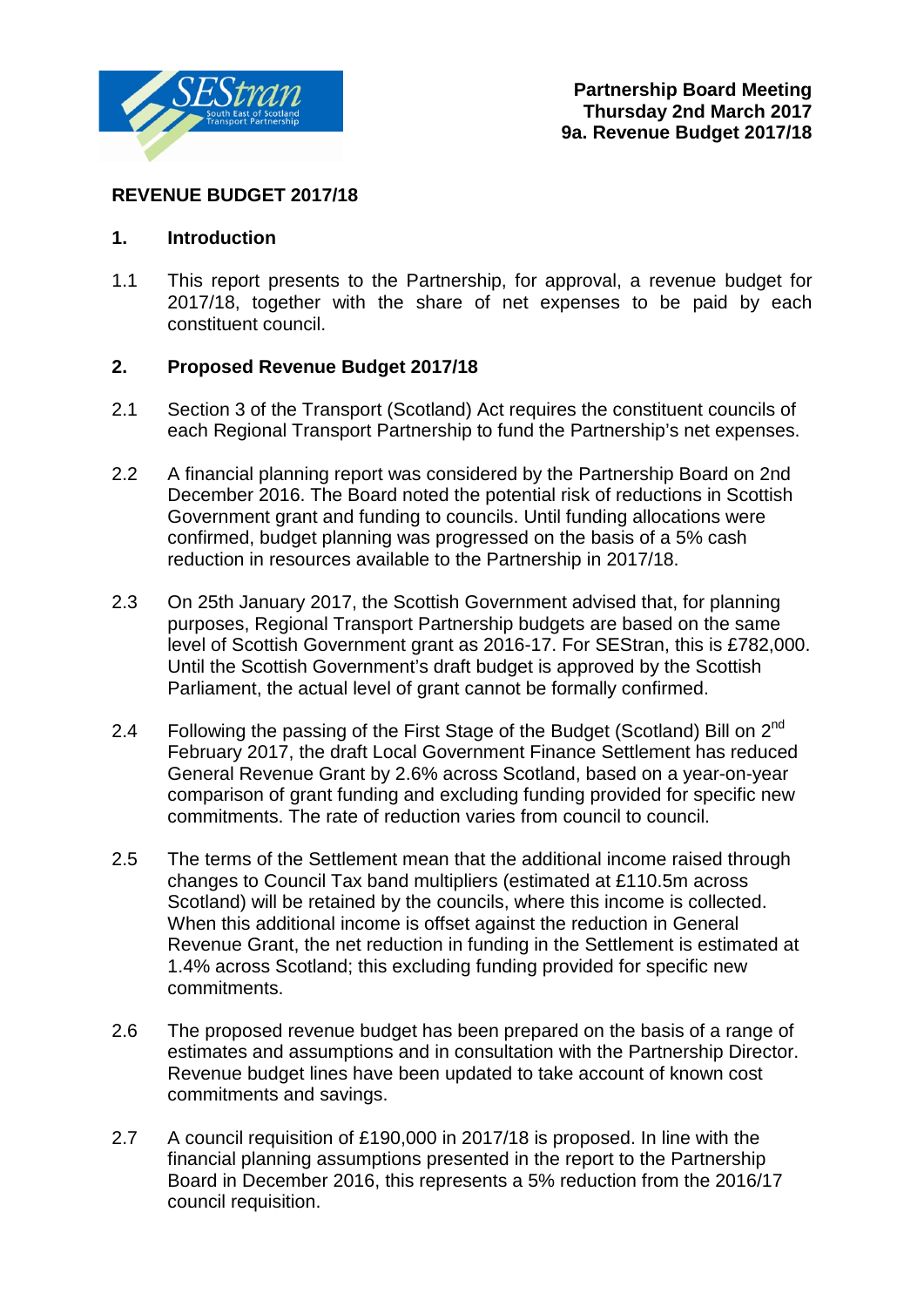- 2.8 Within the proposed revenue budget, provision is made for the following:
	- staff recharges to projects to remain fixed at £137,000;
	- pay award provision of up to 1% £2,937;
	- increment pay provision of up to £7,000;
	- the Partnership's contribution of 12 hours per week to a Cycle Training Development Officer - £11,352;
	- no change to the current employer pension contribution rate, based on the result of the latest actuarial review as at 31st March 2014.
- 2.9 These costs have been absorbed through realignment of employee costs, following changes to the Partnership's staffing structure.
- 2.10 If approved, the Partnership will have operated at the same level of Scottish Government grant funding of £782,000 since 2011/12. Council requisitions have reduced by 5% over the same period.
- 2.11 For 2017/18, external income of £355,000 is anticipated to fund 27% of proposed expenditure. Scottish Government grant funding would meet 59% of proposed expenditure with council contributions funding 14% of expenditure.

|                         | 2011/12 | 2012/13 | 2013/14 | 2014/15 | 2015/16 | 2016/17 | 2017/18 |
|-------------------------|---------|---------|---------|---------|---------|---------|---------|
|                         | £'000   | £'000   | £'000   | £'000   | £'000   | £'000   | £'000   |
| Core                    | 467     | 461     | 463     | 465     | 550     | 551     | 478     |
| Projects                | 791     | 709     | 504     | 1,076   | 2,384   | 725     | 510     |
| <b>RTPI</b>             | 110     | 117     | 222     | 286     | 230     | 344     | 339     |
|                         |         |         |         |         |         |         |         |
| <b>Total Budget</b>     | 1,368   | 1,287   | 1,189   | 1,827   | 3,164   | 1,620   | 1,327   |
| <b>External Funding</b> |         |         |         |         |         |         |         |
| <b>EU Grants</b>        | 313     | 245     | 146     | 233     | 131     | 152     | 95      |
| Other income            | 48      | 60      | 61      | 266     | 1,051   | 486     | 260     |
| <b>Bus Investment</b>   |         |         |         | 346     | 1,000   | 0       | 0       |
| Fund                    |         |         |         |         |         |         |         |
| <b>Total External</b>   | 361     | 305     | 207     | 845     | 2,182   | 638     | 355     |
| <b>Funding</b>          |         |         |         |         |         |         |         |
| Scottish                | 782     | 782     | 782     | 782     | 782     | 782     | 782     |
| Government              |         |         |         |         |         |         |         |
| Council                 | 225     | 200     | 200     | 200     | 200     | 200     | 190     |
| Requisition             |         |         |         |         |         |         |         |
| <b>Total Funding</b>    | 1,368   | 1,287   | 1,189   | 1,827   | 3,164   | 1,620   | 1,327   |

### **SEStran Budget 2011/12 – 2016/17 and Proposed Budget 2017/18**

- 2.12 A detailed analysis of the proposed core revenue budget for 2017/18 is shown in Appendix 1, with the proposed projects budget detailed in Appendix 2.
- 2.13 Risk and contingency planning have been considered as part of the budget development process. A risk assessment is included at Appendix 3.

### **3. Revenue Budget - 2018/19 and Later Years**

3.1 The proposed revenue budget is for the financial year 2017/18 only. Longerterm funding assumptions remain subject to uncertainty. There remains a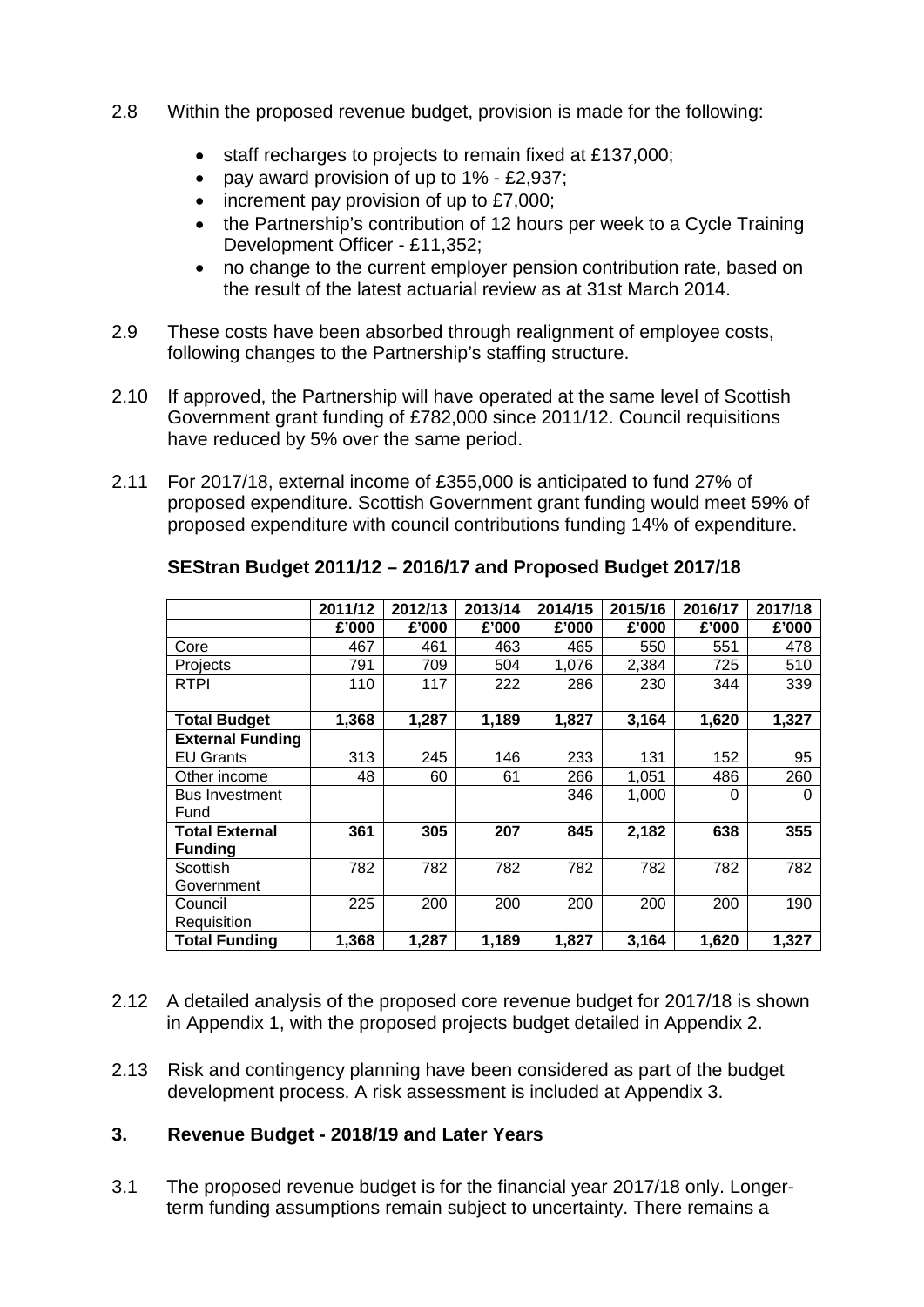considerable risk that there will be further cash-reductions in funding provided through the Scottish Block grant for 2018/19 and beyond.

3.2 A revenue budget proposal for 2018/19 will be developed for consideration by the Partnership Board in the autumn of 2017.

### **4. Recommendations**

It is recommended that the Partnership Board:-

(i) approve the proposed core revenue and revenue projects budget for 2017/18, as detailed in Appendices 1and 2, and agree that I be authorised to requisition the individual constituent authorities for amounts as follows:

| Clackmannanshire        | £6,256   |
|-------------------------|----------|
| East Lothian            | £12,553  |
| Edinburgh               | £60,763  |
| <b>Falkirk</b>          | £19,303  |
| Fife                    | £44,838  |
| Midlothian              | £10,645  |
| <b>Scottish Borders</b> | £13,891  |
| <b>West Lothian</b>     | £21,751  |
|                         | £190,000 |
|                         |          |

- (ii) note that financial planning for 2018/19 will be developed for consideration by the Partnership Board in autumn 2017;
- (iii) note that the proposed budget is subject to a number of risks and that all income and expenditure of the Partnership will continue to be monitored closely with updates reported to each Partnership meeting.

**HUGH DUNN Treasurer**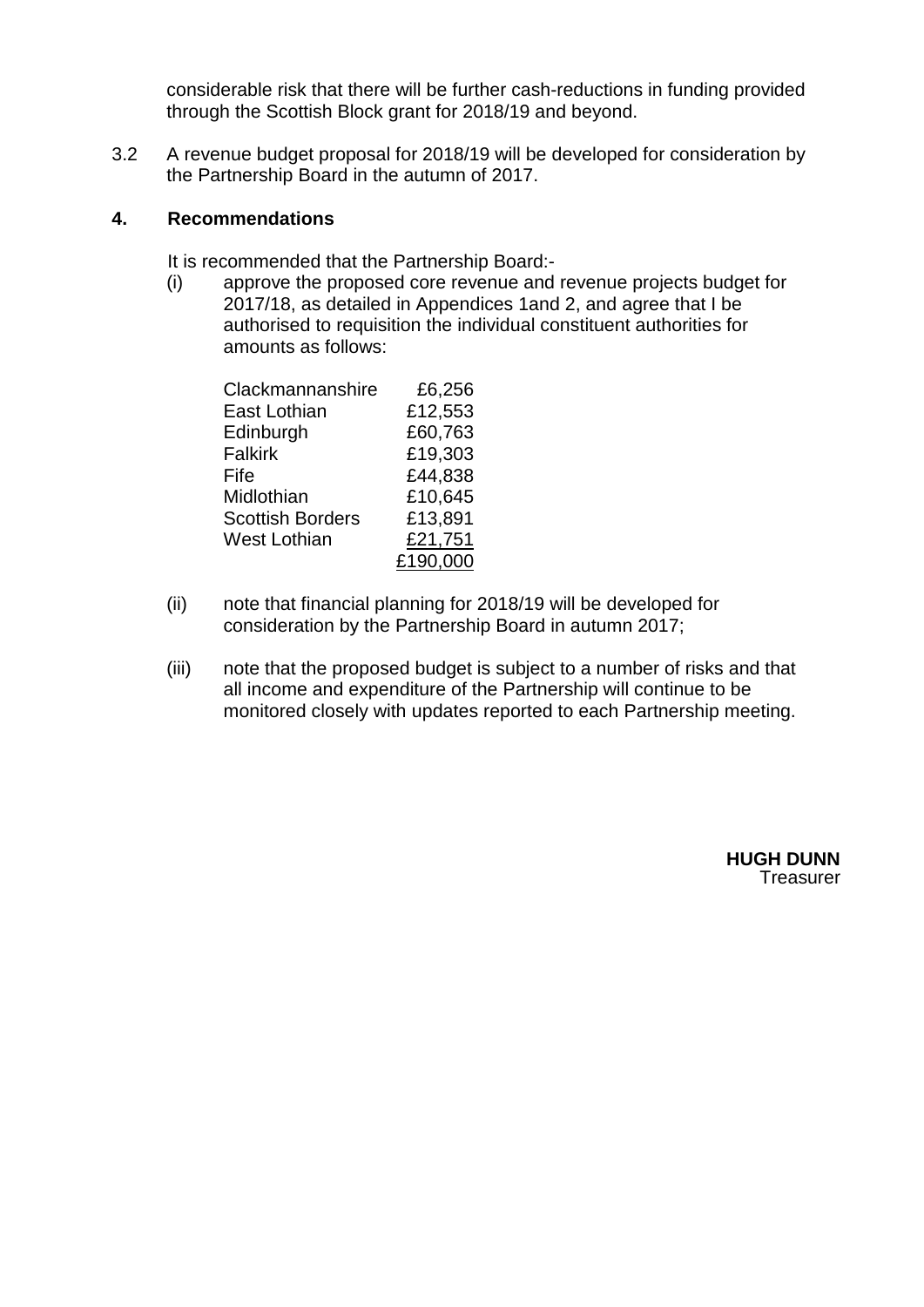# **Appendices** Appendix 1 – Proposed Core Revenue Budget 2017/18 Appendix 2 – Proposed Revenue Projects Budget 2017/18 Appendix 3 – Risk Assessment

**Contact/tel** Iain Shaw, Tel: 0131 469 3117 [\(iain.shaw@edinburgh.gov.uk\)](mailto:iain.shaw@edinburgh.gov.uk)

| <b>Policy Implications</b>    | There are no policy implications arising as a<br>result of this report. |
|-------------------------------|-------------------------------------------------------------------------|
| <b>Financial Implications</b> | There are no financial implications arising.                            |
| <b>Race Equalities</b>        | There are no race equality implications                                 |
| <b>Implications</b>           | arising as a result of this report.                                     |
| <b>Gender Equalities</b>      | There are no gender equality implications                               |
| Implications                  | arising as a result of this report.                                     |
| <b>Disability Equalities</b>  | There are no disability equality implications                           |
| <b>Implications</b>           | arising as a result of this report.                                     |
| <b>Climate Change</b>         | There are no climate change implications                                |
| Implications                  | arising as a result of this report.                                     |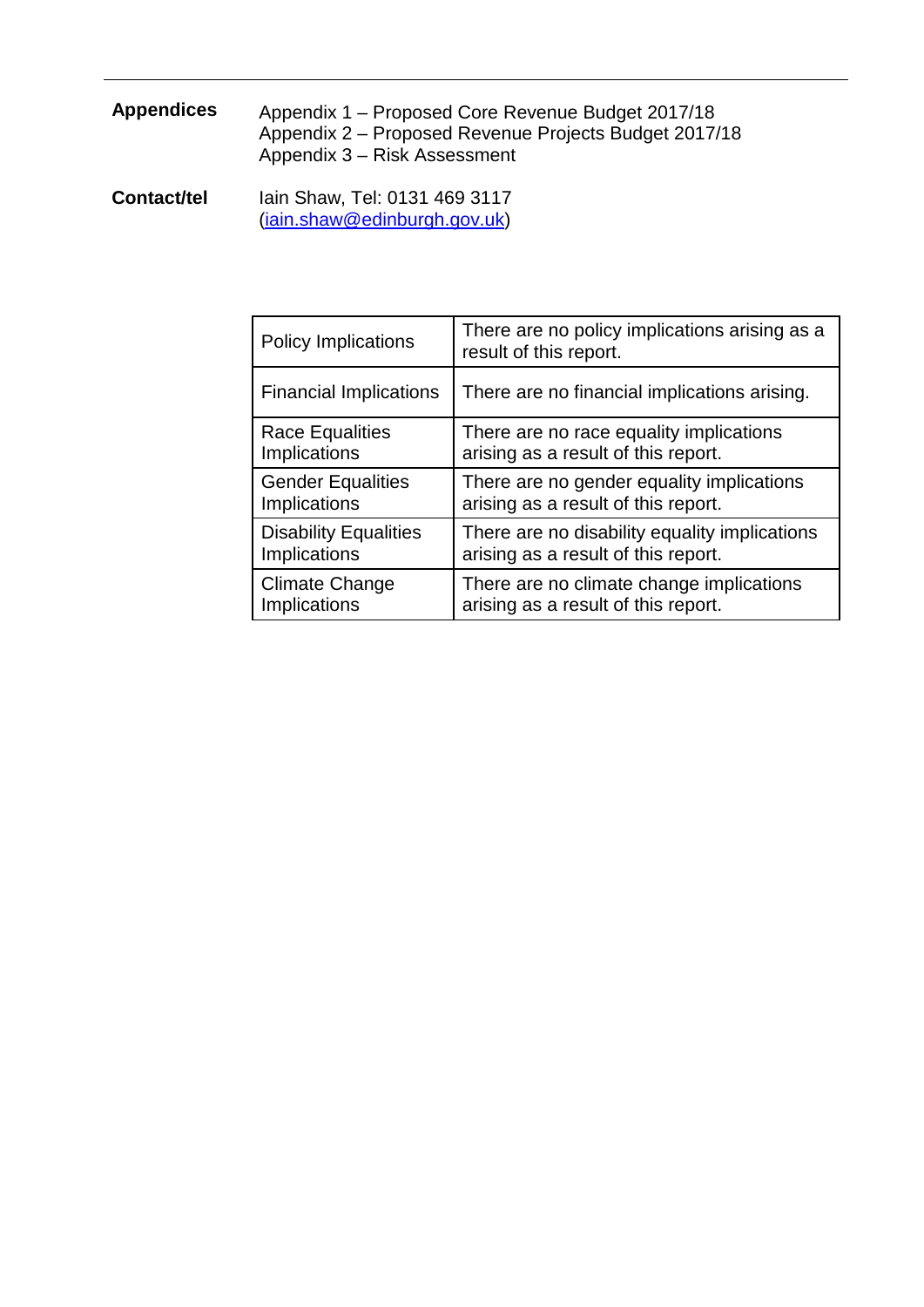### **Proposed Core Revenue Budget 2017/18 Appendix 1 Appendix 1**

|                                     | <b>Approved</b><br>2016/17 | <b>Proposed</b><br>2017/18 | <b>Proposed Cost Commitments</b>                                        |
|-------------------------------------|----------------------------|----------------------------|-------------------------------------------------------------------------|
|                                     | £000                       | £000                       |                                                                         |
| <b>Employee Costs</b>               |                            |                            |                                                                         |
| Salaries, National Insurance        | 460                        | 381                        | 7.8 FTE permanent employees                                             |
| and Pension Fund                    |                            |                            |                                                                         |
|                                     |                            |                            |                                                                         |
| <b>Premises Costs</b>               | 16                         | 16                         | Lease for office in Victoria Quay and related costs.                    |
|                                     |                            |                            |                                                                         |
| <b>Staff Travel</b>                 | 9                          | 9                          |                                                                         |
|                                     |                            |                            |                                                                         |
| <b>Supplies and Services</b>        |                            |                            |                                                                         |
| Marketing                           | 20                         | 20                         | £10,000 Car Share/£10,000 general marketing and sustainable travel      |
| Communications &                    | 31                         | 37                         |                                                                         |
| Computing                           |                            |                            |                                                                         |
| <b>Hosted Service - Routewise</b>   | 53                         | 53                         | £50,000 saving per annum in total to participating constituent councils |
| <b>Printing/Stationery/Supplies</b> | 10                         | 10                         |                                                                         |
| Insurance                           | 4                          | 4                          | Employer/employee liability insurance                                   |
| Equipment/Furniture/Materials       | 1                          |                            |                                                                         |
| Training/Conferences                | 10                         | 10                         |                                                                         |
| Interview                           | $\overline{2}$             | $\overline{2}$             |                                                                         |
| Expenses/Advertising                |                            |                            |                                                                         |
| <b>Miscellaneous Expenses</b>       | 11                         | 11                         |                                                                         |
|                                     |                            |                            |                                                                         |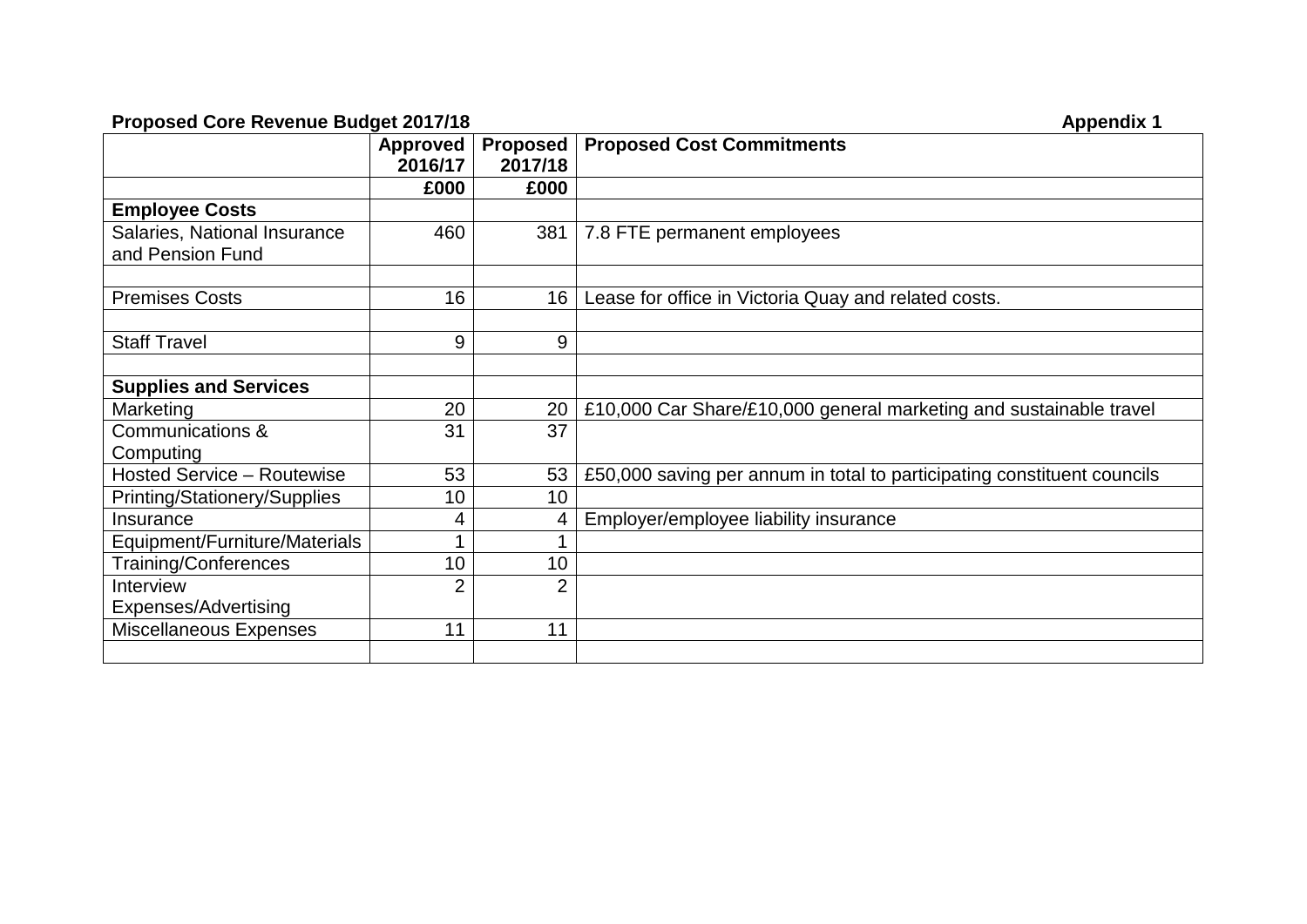### **Proposed Core Revenue Budget 2017/18 (continued) Appendix 1 Appendix 1**

|                                  | Approved<br>2016/17 | <b>Proposed</b><br>2017/18 | <b>Proposed Cost Commitments</b>                                                                                                                                                                    |
|----------------------------------|---------------------|----------------------------|-----------------------------------------------------------------------------------------------------------------------------------------------------------------------------------------------------|
|                                  | £'000               | £'000                      |                                                                                                                                                                                                     |
| <b>Support Services</b>          |                     |                            |                                                                                                                                                                                                     |
| Finance                          | 25                  | 25 <sup>1</sup>            | Per Service Level Agreement with City of Edinburgh Council. Statutory<br>financial statements, payroll, invoice payments, debt recovery, banking<br>and cash management, budgeting, internal audit. |
| Legal Services / HR              | 7                   |                            | Per Service Level Agreements with Fife Council and Falkirk Council                                                                                                                                  |
|                                  |                     |                            |                                                                                                                                                                                                     |
| <b>Corporate and Democratic</b>  |                     |                            |                                                                                                                                                                                                     |
| <b>Clerks Fees</b>               | 15                  | 15 <sub>1</sub>            | Per Service Level Agreement with Fife Council                                                                                                                                                       |
| <b>External Audit Fees</b>       | 10                  | 10                         |                                                                                                                                                                                                     |
| <b>Members Expenses</b>          | 3                   | 3                          | Non-Council Members expenses - Partnership meetings                                                                                                                                                 |
|                                  |                     |                            |                                                                                                                                                                                                     |
| Interest                         | 1                   | 1                          | Net cost of borrowing per Partnership's Treasury Management Strategy                                                                                                                                |
|                                  |                     |                            |                                                                                                                                                                                                     |
| <b>Funding</b>                   |                     |                            |                                                                                                                                                                                                     |
| Recharges:                       |                     |                            |                                                                                                                                                                                                     |
| • EU Projects                    | (70)                | (117)                      | Recovery of employee costs - Social Car, Share-north, Regio-mob<br>projects. 3 further EU projects could be forthcoming with recharges in<br>2017/18 - applications are pending.                    |
| <b>RTPI</b><br>$\bullet$         | (47)                | $\mathbf 0$                | Recharge of fixed-term contracts ceased                                                                                                                                                             |
| <b>Sustainable Transport</b>     | (20)                | (20)                       | Recovery of employee costs - SUStrans                                                                                                                                                               |
| <b>Scottish Government Grant</b> | (351)               | (288)                      |                                                                                                                                                                                                     |
|                                  |                     |                            |                                                                                                                                                                                                     |
| <b>Net Core Expenditure</b>      | 200                 |                            | 190 To be met by constituent councils                                                                                                                                                               |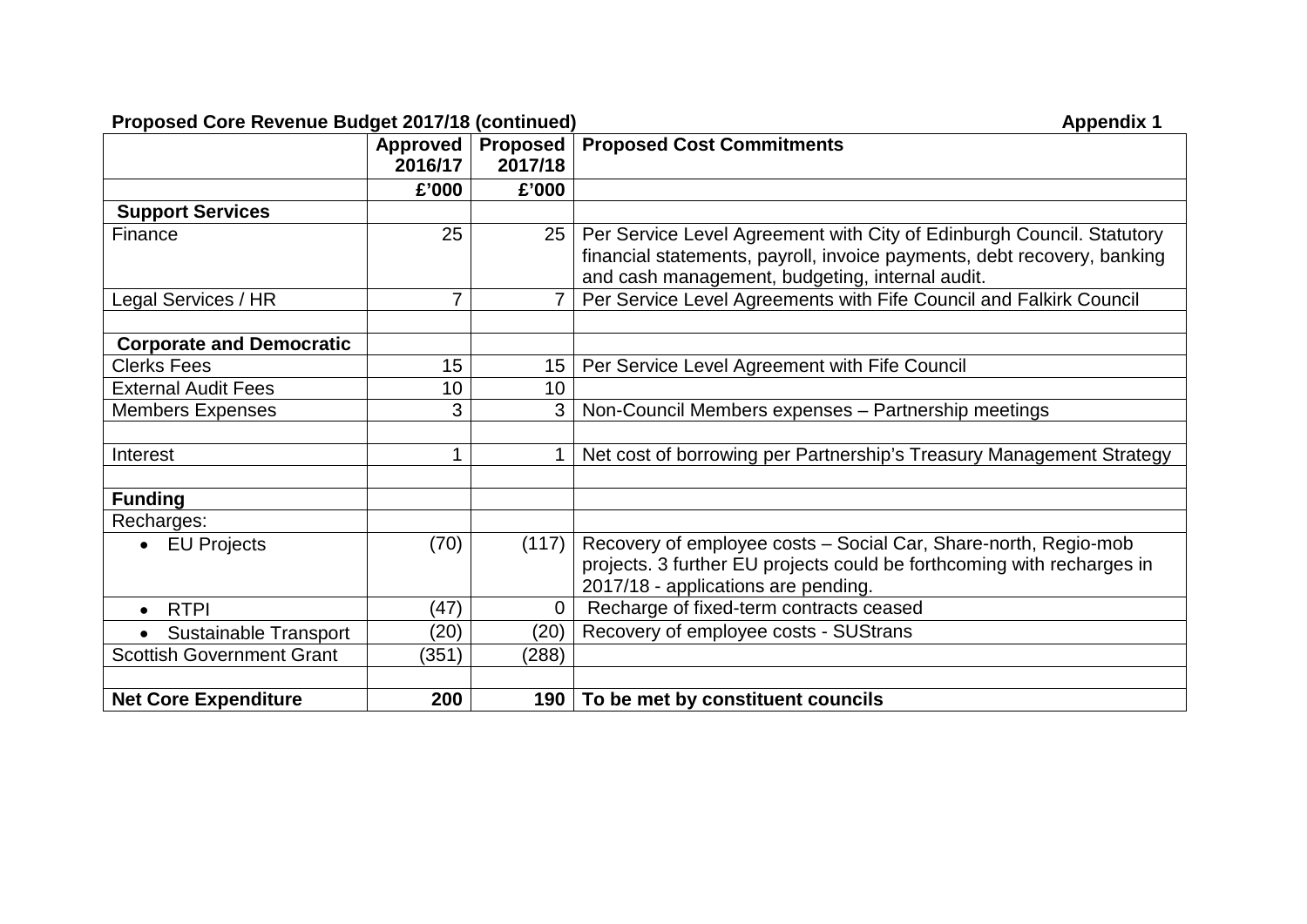# **Proposed Project Budget 2017/18** Appendix 2

|                       | <b>Approved</b> | <b>Proposed</b> | <b>EU</b> /Other | <b>Net</b>         | <b>Proposed Cost Commitments</b>                         |
|-----------------------|-----------------|-----------------|------------------|--------------------|----------------------------------------------------------|
|                       | 2016/17         | 2017/18         | Grant            | <b>Expenditure</b> |                                                          |
|                       | £'000           | £'000           | £'000            | £'000              |                                                          |
| <b>EU Projects</b>    |                 |                 |                  |                    |                                                          |
| Chums                 | 6               | $\mathbf 0$     | $\overline{0}$   | $\overline{0}$     | Project ceased                                           |
| Social Car            | 0               | 47              | (47)             | $\overline{0}$     | EU grant funded project                                  |
| Share-north           | 20              | 40              | (20)             | 20                 | EU grant funded project                                  |
| Regio-mob             | 12              | 33              | (28)             | 5                  | EU grant funded project                                  |
| <b>Total</b>          | 38              | 120             | (95)             | 25                 |                                                          |
|                       |                 |                 |                  |                    |                                                          |
| <b>RTPI</b>           | 171             | 339             | (160)            | 179                | Maintenance - contractual committed (£0.226m),           |
|                       |                 |                 |                  |                    | partially offset by bus operators' income                |
| Sustainable           | 130             | 200             |                  | 200                | Provision of match funding to constituent councils,      |
| Travel                |                 |                 |                  |                    | universities and colleges, Police Scotland               |
| <b>Rail Stations</b>  | 15              | $\mathbf 0$     |                  | $\mathbf 0$        |                                                          |
| Development           |                 |                 |                  |                    |                                                          |
| South Tay Park        | 20              | 10              |                  | 10                 | <b>Agreement with TACtran</b>                            |
| and Ride              |                 |                 |                  |                    |                                                          |
| Rail/Bus Advice       | 15              | $\overline{0}$  |                  | $\overline{0}$     | Included in Research and Development (see below)         |
| SDP/LDP               | 20              | 0               |                  | $\mathbf 0$        | Included in Research and Development (see below)         |
| <b>RTS Monitoring</b> | 5               | 0               |                  | $\overline{0}$     | Included in Research and Development (see below)         |
| <b>Urban Cycle</b>    | 20              | 120             | (100)            | 20                 | Contractually committed on a year to year basis.         |
| <b>Networks</b>       |                 |                 |                  |                    | Includes funding for Cycling Officer                     |
| <b>Equalities</b>     | 10              | 10              |                  | 10                 | Funding for the Equalities Action Forum is included to   |
| <b>Action Forum</b>   |                 |                 |                  |                    | fund a minimal level of actions identified by the Forum. |
| Research and          | $\overline{0}$  | 50              |                  | 50                 | Funding for Rail/Bus Advice, SDP/LDP and RTS             |
| Development           |                 |                 |                  |                    | Monitoring                                               |
| One Ticket            | (13)            | $\Omega$        |                  | $\overline{0}$     | Agreement ceased                                         |
| <b>Total</b>          | 431             | 729             | (260)            | 494                |                                                          |